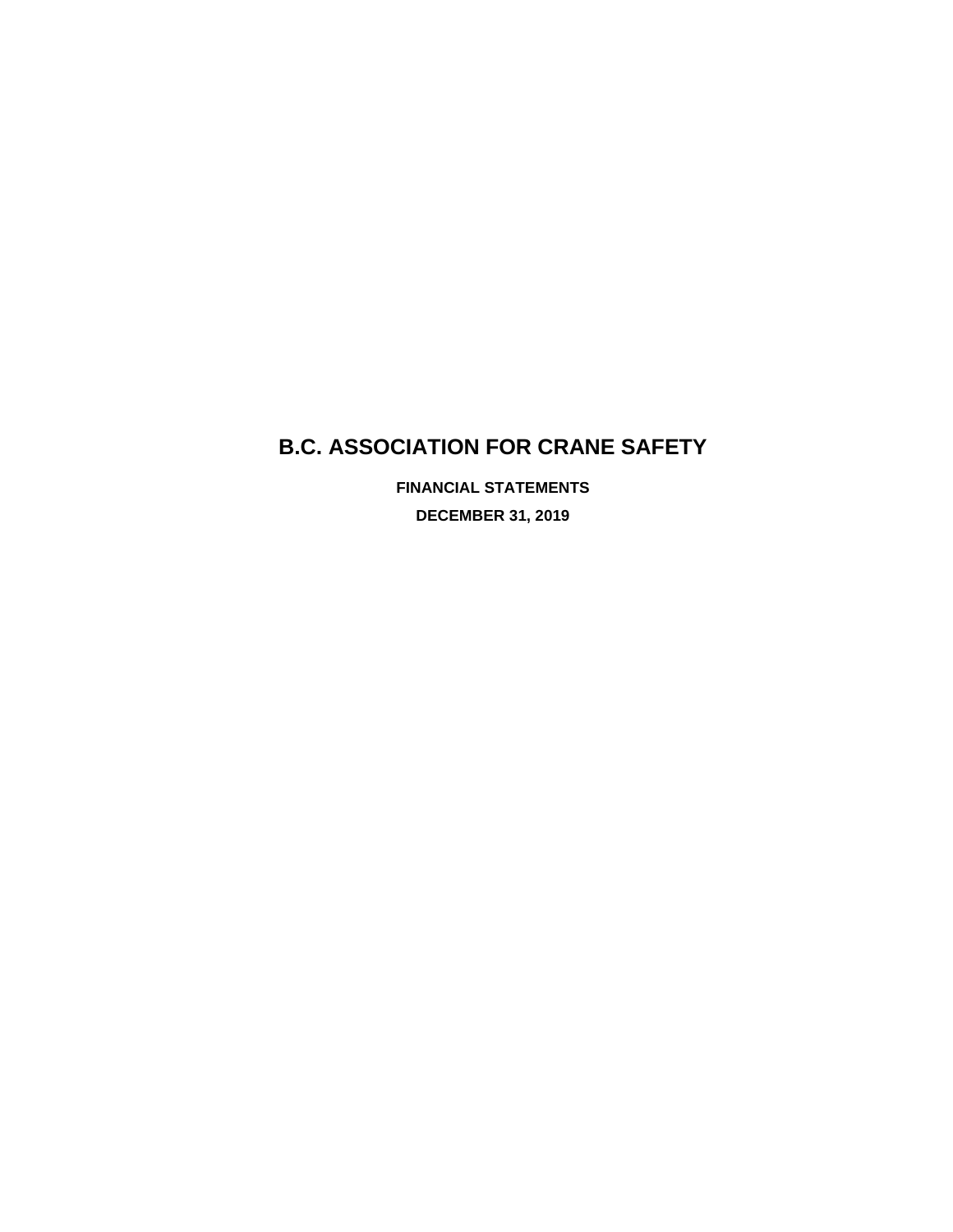## **Independent Auditors' Report**

## **Financial Statements**

| <b>Notes to Financial Statements</b>                 |             |
|------------------------------------------------------|-------------|
| <b>Statement of Financial Position</b>               | STATEMENT 6 |
| <b>Statement of Cash Flows</b>                       | STATEMENT 5 |
| Statement of Changes in Net Assets - WorksafeBC Fund | STATEMENT 4 |
| Statement of Changes in Net Assets                   | STATEMENT 3 |
| Statement of Operations - WorksafeBC Fund            | STATEMENT 2 |
| <b>Statement of Operations</b>                       | STATEMENT 1 |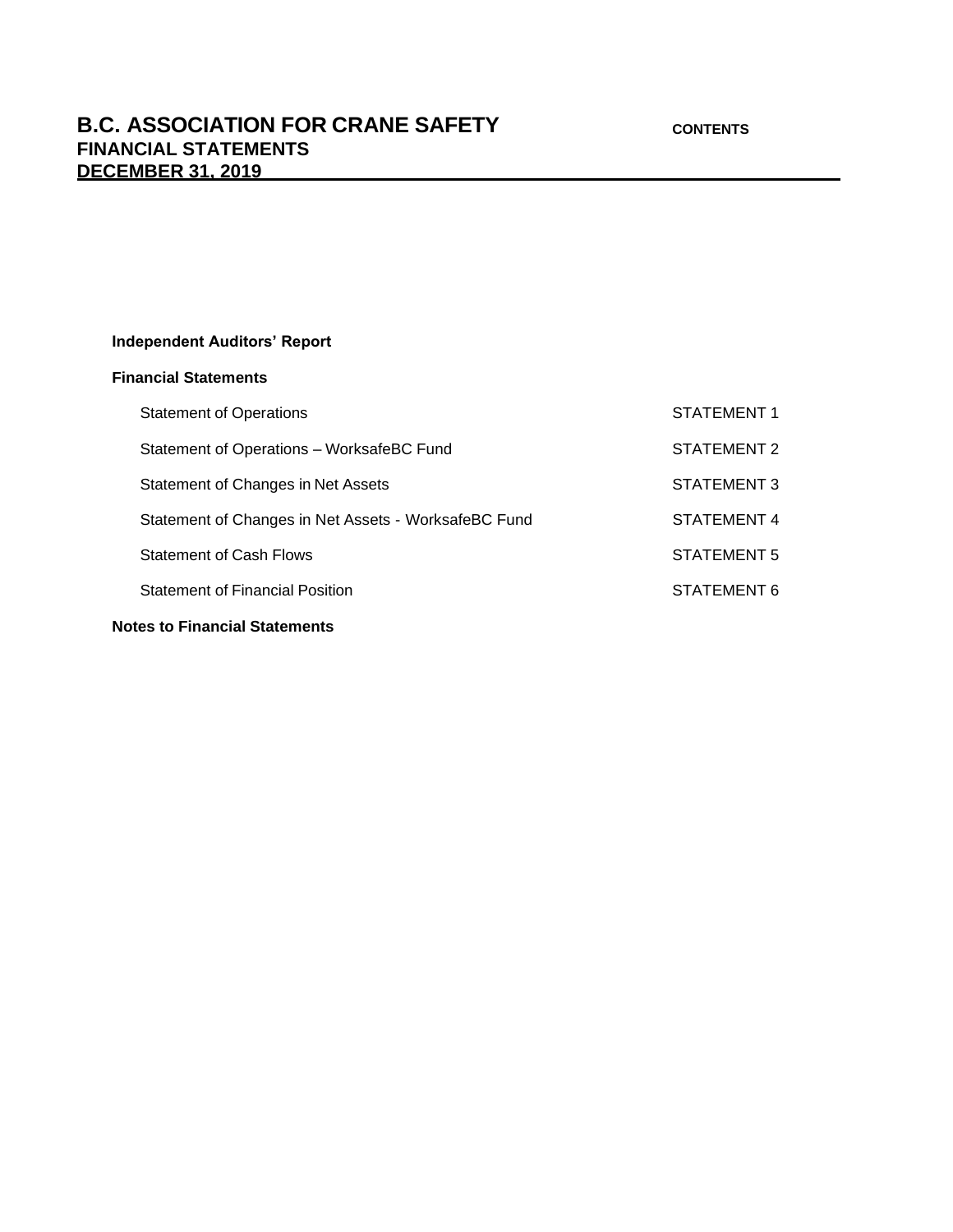

219 - 700 Mari ne Drive No rth Van co uver, BCV7M I H3 Telepho ne 604-987-810 I Fax 604-987-1794 **\\",lv v.eprnv.ca**

## **INDEPENDENT AUDITOR'S REPORT**

To the Members of the B.C. ASSOCIATION FOR CRANE SAFETY

#### **Opinion**

I have audited the accompanying financial statements of the B.C. Association For Crane Safety, which comprise the statement of financial position as at December 31, 2019 and December 31, 2018, and the statements of operations, changes in net assets and cash flows for the year then ended, and a summary of significant accounting policies.

In my opinion, the accompanying financial statements present fairly, in all material respects, the financial position of the B.C. Association For Crane Safety as at December 31, 2019, and the results of its operations and its cash flows for the year then ended in accordance with Canadian accounting standards for not-for-profit organizations.

#### **Basis for Opinion**

I conducted my audit in accordance with Canadian generally accepted auditing standards. My responsibilities under those standards are further described in the *Auditor's Responsibilities for the Audit of the Financial Statements* section of my report. I am independent of B.C. Association For Crane Safety in accordance with the ethical requirements that are relevant to my audit of the financial statements in Canada, and I have fulfilled my other ethical responsibilities in accordance with these requirements. I believe that the audit evidence I have obtained is sufficient and appropriate to provide a basis for my opinion.

#### **Responsibilities of Management and Those Charged with Governance for the Financial Statements**

Management is responsible for the preparation and fair presentation of the financial statements in accordance with Canadian accounting standards for not-for-profit organizations, and for such internal control as management determines is necessary to enable the preparation of financial statements that are free from material misstatement, whether due to fraud or error.

In preparing the financial statements, management is responsible for assessing B.C. Association For Crane Safety's ability to continue as a going concern, disclosing, as applicable, matters related to going concern and using the going concern basis of accounting unless management either intends to liquidate B.C. Association For Crane Safety or to cease operations, or has no realistic alternative but to do so.

Those charged with governance are responsible for overseeing B.C. Association For Crane Safety's financial reporting process.

#### **Auditor's Responsibilities for the Audit of the Financial Statements**

My objectives are to obtain reasonable assurance about whether the financial statements as a whole are free from material misstatement, whether due to fraud or error, and to issue an auditor's report that includes my opinion. Reasonable assurance is a high level of assurance, but is not a guarantee that an audit conducted in accordance with Canadian generally accepted auditing standards will always detect a material misstatement when is exits. Misstatements can arise from fraud or error and are considered material if, individually or in the aggregate, they could reasonably be expected to influence the economic decisions of users taken on the basis of these financial statements.

As part of an audit in accordance with Canadian generally accepted auditing standards, I exercise professional judgment and maintain professional scepticism throughout the audit. I also:

• Identify and assess the risks of material misstatement of the financial statements, whether due to fraud or error, design and perform audit procedures responsive to those risks, and obtain audit evidence that is sufficient and appropriate to provide a basis for my opinion. The risk of not detecting a material misstatement resulting from fraud is high than for one resulting from error, as fraud may involve collusion, forgery, intentional omissions, misrepresentations, or the override of internal control.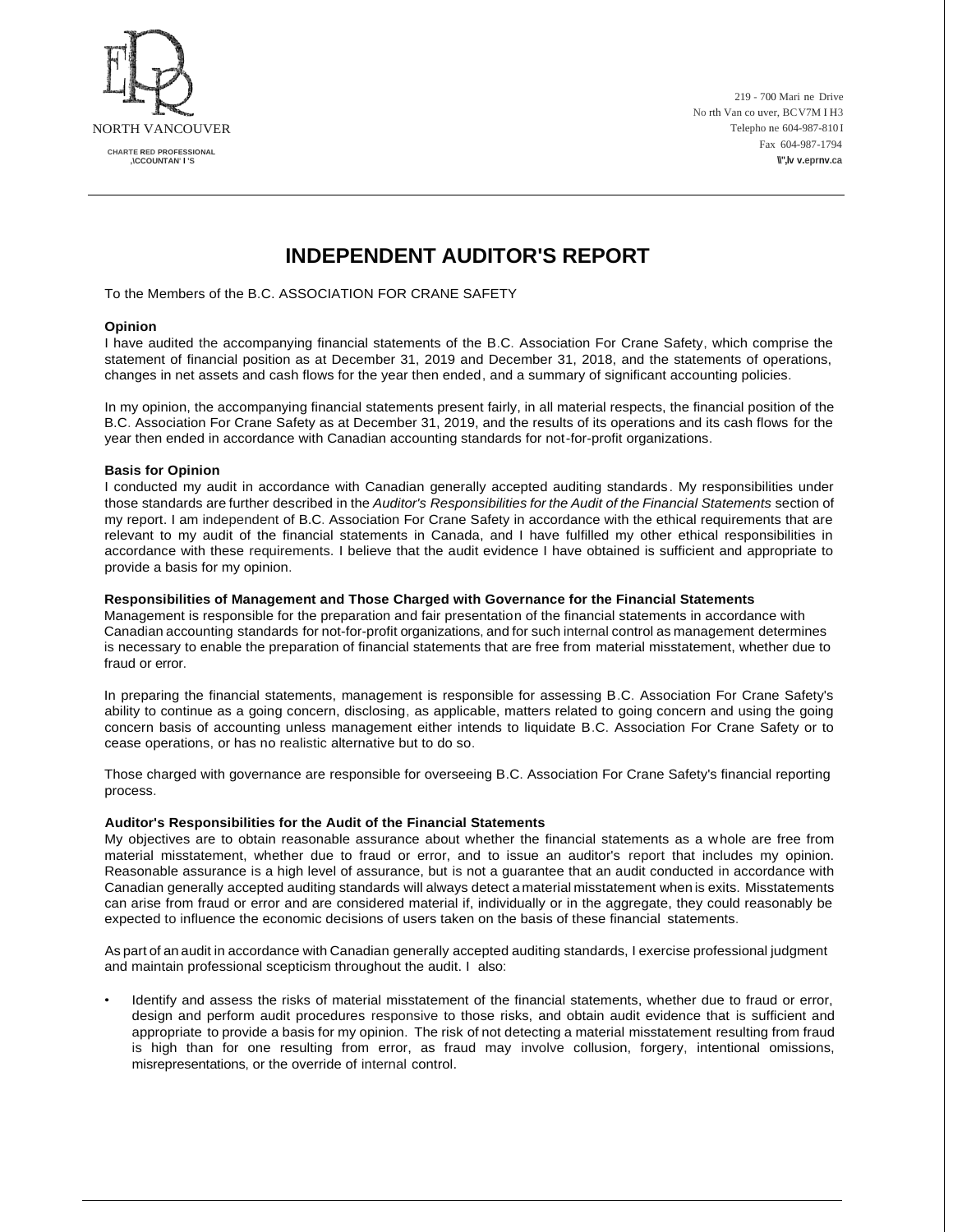- Obtain an understanding of internal control relevant to the audit in order to design audit procedures that are appropriate in the circumstances, but not for the purpose of expressing an opinion on the effectiveness of B.C. Association For Crane Safety internal control.
- Evaluate the appropriateness of accounting policies used and the reasonableness of accounting estimates and related disclosures made by management.
- Conclude the appropriateness of management's use of the going concern basis of accounting and, based on the audit evidence obtained, whether a material uncertainty exists related to events or conditions that may cast significant doubt on B.C. Association For Crane Safety's ability to continue as a going concern. If I conclude that a material uncertainty exists, I are required to draw attention to my auditor's report to the related disclosures in the financial statements or, if such disclosures are inadequate, to modify my opinion. My conclusions are based on the audit evidence obtained up to the date of my auditor's report. However, future events or conditions may cause B.C. Association For Crane Safety to cease to continue as a going concern.
- Evaluate the overall presentation, structure and content of the financial statements, including the disclosures, and whether the financial statements represent the underlying transactions and events in a manner that achieves fair presentation.

I communicate with those charged with governance regarding, among other matters, the planned scope and timing of the audit and significant audit findings, including any significant deficiencies in internal control that I identify during my audit.

#### **Report on Other Legal and Regulatory Requirements**

As required by the Society Act of British Columbia, I report that, in my opinion, these principals have been applied on a basis consistent with that of the preceding year.

# EPR **CHARTERED PROFESSIONAL ACCOUNTANTS**

North Vancouver, B.C. March 16, 2020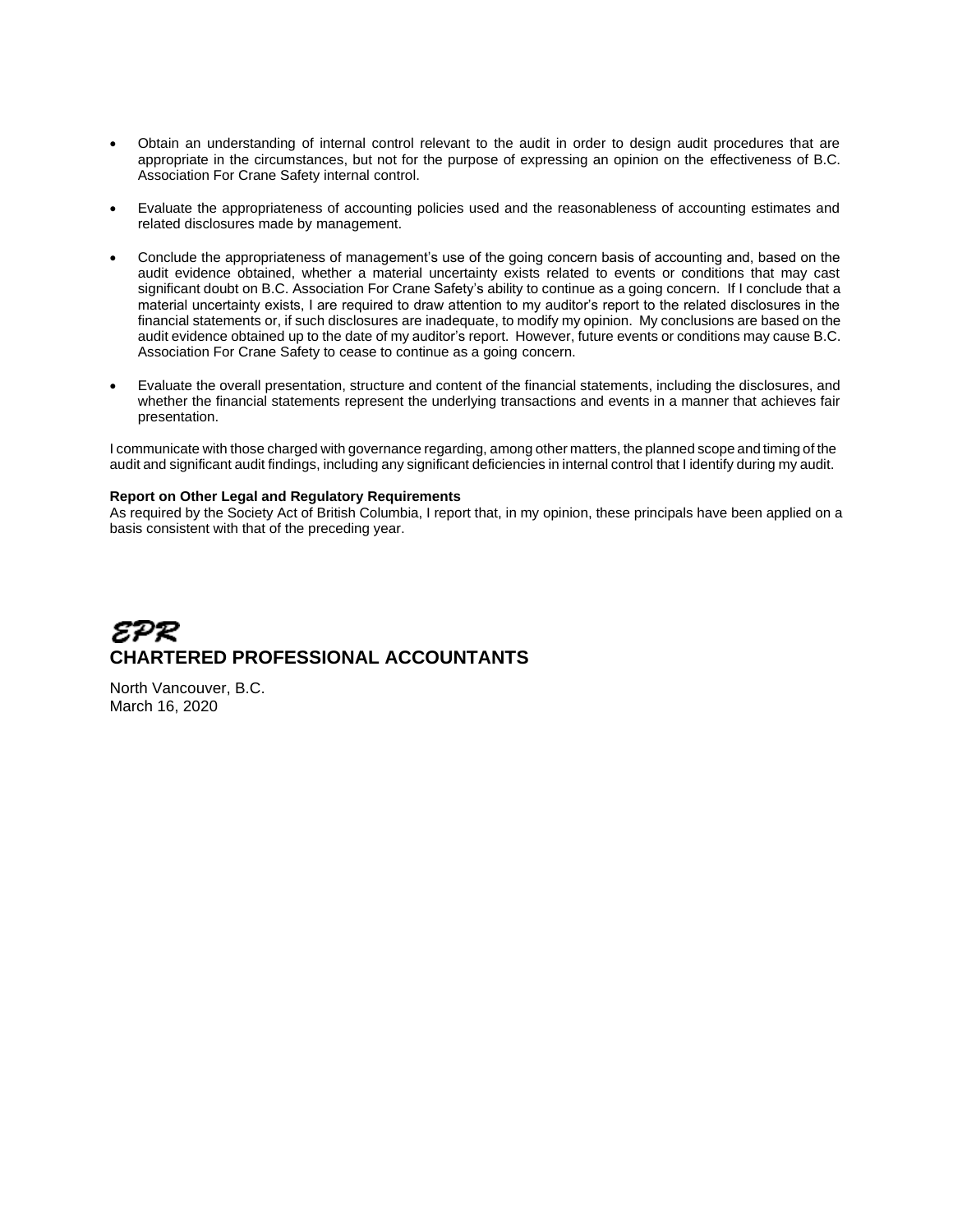## **B.C. ASSOCIATION FOR CRANE SAFETY STATEMENT 1 STATEMENT OF OPERATIONS YEAR ENDED DECEMBER 31, 2019**

|                                                 | <b>ESDC</b><br>Fund | <b>ITA Industry</b><br><b>Training</b><br><b>Authority</b><br><b>Fund</b> | <b>BC Ministry</b><br>of Jobs<br>Fund | Yukon<br><b>WCHSB</b><br><b>Fund</b> | <b>Total</b><br>WorksafeBC<br><b>Fund</b> | <b>TOTAL</b><br>2019 | <b>TOTAL</b><br>2018 |
|-------------------------------------------------|---------------------|---------------------------------------------------------------------------|---------------------------------------|--------------------------------------|-------------------------------------------|----------------------|----------------------|
| <b>FUNDING</b>                                  | \$239,991           | \$6,800                                                                   | \$<br>$\overline{\phantom{a}}$        | $$ -$                                | \$1,253,100                               | \$1,499,891          | \$1,442,924          |
| <b>EXPENSES</b>                                 |                     |                                                                           |                                       |                                      |                                           |                      |                      |
| Advertising                                     |                     |                                                                           |                                       |                                      | 306                                       | 306                  | 200                  |
| Amortization                                    |                     |                                                                           |                                       |                                      | 10,156                                    | 10,156               | 6,092                |
| Automotive                                      |                     |                                                                           |                                       |                                      | 3,337                                     | 3,337                | 1,517                |
| Bank charges & interest                         | 248                 | 120                                                                       | (5)                                   |                                      | 910                                       | 1,273                | 1,331                |
| Computer and website                            |                     |                                                                           |                                       |                                      | 30,129                                    | 30,129               | 14,299               |
| Consulting fees                                 | 46,727              |                                                                           |                                       |                                      | 35,466                                    | 82,193               | 429,905              |
| Courses & conferences                           |                     |                                                                           |                                       |                                      | 11,408                                    | 11,408               | 8,922                |
| GST expenses                                    | 3,250               |                                                                           |                                       |                                      | $\sim$                                    | 3,250                | 14,887               |
| Insurance                                       | $\overline{a}$      |                                                                           |                                       |                                      | 7,498                                     | 7,498                | 7,264                |
| Interest                                        |                     |                                                                           |                                       |                                      | 792                                       | 792                  |                      |
| Loss on disposal of assets                      |                     |                                                                           |                                       |                                      | 6,971                                     | 6,971                | 2,344                |
| Maintenance of Industry Services                |                     |                                                                           |                                       |                                      |                                           |                      |                      |
| $-$ Note 3                                      |                     |                                                                           |                                       |                                      | 78,192                                    | 78,192               | 104,542              |
| <b>Meeting Costs</b>                            |                     |                                                                           |                                       |                                      | 13,417                                    | 13,417               | 6,793                |
| Membership and dues                             |                     |                                                                           |                                       |                                      | 5,125                                     | 5,125                | 1,488                |
| Moving                                          |                     |                                                                           |                                       |                                      | 3,359                                     | 3,359                | $\blacksquare$       |
| Office supplies & other                         |                     |                                                                           |                                       |                                      | 4,874                                     | 4,874                | 8,426                |
| Professional fees                               |                     |                                                                           |                                       |                                      | 29,029                                    | 29,029               | 11,252               |
| Reference material                              |                     |                                                                           |                                       |                                      | 1,061                                     | 1,061                |                      |
| Rent                                            |                     |                                                                           |                                       |                                      | 103,718                                   | 103,718              | 58,107               |
| Salaries and benefits                           | 123,228             |                                                                           |                                       |                                      | 740,719                                   | 863,947              | 575,372              |
| Telephone                                       |                     |                                                                           |                                       |                                      | 9,832                                     | 9,832                | 9,001                |
| Training                                        |                     |                                                                           |                                       |                                      | 1,902                                     | 1,902                |                      |
| Travel                                          | 23,374              |                                                                           |                                       |                                      | 13,984                                    | 37,358               | 98,355               |
|                                                 | \$196,827           | \$<br>120                                                                 | \$<br>(5)                             | \$<br>$\overline{\phantom{a}}$       | \$1,112,185                               | \$1,309,127          | \$1,360,097          |
| Excess (deficiency) of funding<br>over expenses | \$43,164            | \$6,680                                                                   | (5)<br>\$                             | \$                                   | \$140,915                                 | \$190,764            | \$<br>82,827         |

The accompanying notes and schedules are an integral part of these financial statements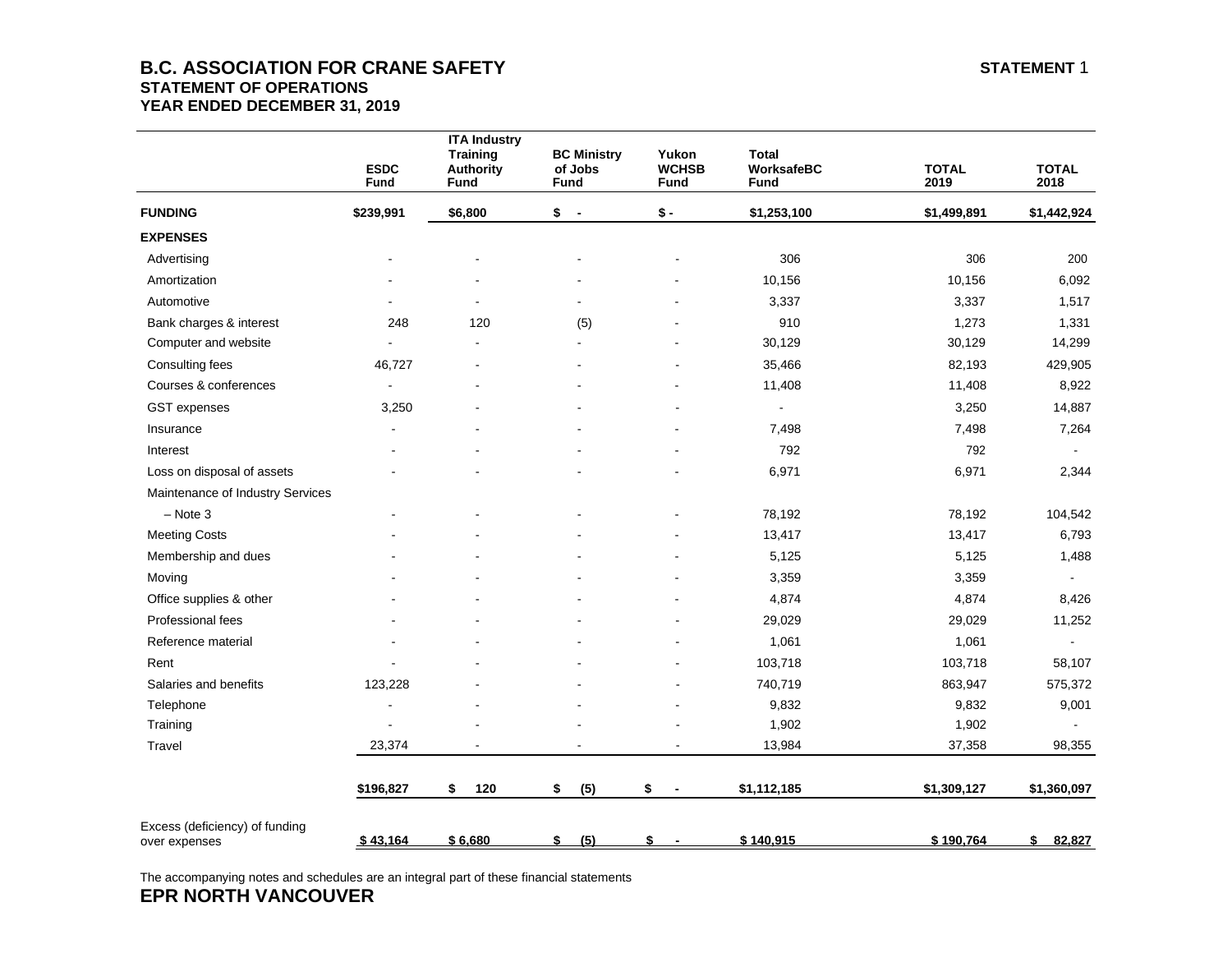## **B.C. ASSOCIATION FOR CRANE SAFETY STATEMENT 2 STATEMENT OF OPERATIONS – WORKSAFEBC FUND YEAR ENDED DECEMBER 31, 2019**

|                                  | <b>WorkSafeBC</b><br><b>Operations</b><br>Fund | WorksafeBC<br><b>Reserve</b><br><b>Fund</b> | WorksafeBC<br>Projects<br><b>Fund</b> | WorksafeBC<br>Capital<br>Fund  | <b>Total</b><br>WorksafeBC<br>Fund |
|----------------------------------|------------------------------------------------|---------------------------------------------|---------------------------------------|--------------------------------|------------------------------------|
| <b>FUNDING</b>                   | \$1,000,800                                    | $$ -$                                       | \$252,300                             | \$<br>$\overline{\phantom{a}}$ | \$1,253,100                        |
| <b>EXPENSES</b>                  |                                                |                                             |                                       |                                |                                    |
| Advertising                      | 306                                            |                                             |                                       | $\blacksquare$                 | 306                                |
| Amortization                     |                                                |                                             |                                       | 10,156                         | 10,156                             |
| Automotive                       | 3,337                                          |                                             |                                       |                                | 3,337                              |
| Bank charges & interest          | 910                                            |                                             |                                       |                                | 910                                |
| Computer and Ibsite              | 30,129                                         |                                             |                                       |                                | 30,129                             |
| Consulting fees                  | 21,462                                         |                                             | 14,004                                |                                | 35,466                             |
| Courses & conferences            | 11,408                                         |                                             |                                       |                                | 11,408                             |
| Insurance                        | 7,498                                          |                                             |                                       |                                | 7,498                              |
| Interest                         | 792                                            |                                             |                                       |                                | 792                                |
| Loss on disposal of assets       | L,                                             |                                             |                                       | 6,971                          | 6,971                              |
| Maintenance of Industry Services |                                                |                                             |                                       |                                |                                    |
| $-$ Note 3                       | 78,192                                         |                                             |                                       |                                | 78,192                             |
| <b>Meeting Costs</b>             | 11,361                                         |                                             | 2,056                                 |                                | 13,417                             |
| Membership and dues              | 5,125                                          |                                             | $\blacksquare$                        |                                | 5,125                              |
| Moving                           | 3,359                                          |                                             |                                       |                                | 3,359                              |
| Office supplies & other          | 4,874                                          |                                             |                                       |                                | 4,874                              |
| Professional fees                | 29,029                                         |                                             |                                       |                                | 29,029                             |
| Reference material               | 637                                            |                                             | 424                                   |                                | 1,061                              |
| Rent                             | 103,718                                        |                                             |                                       |                                | 103,718                            |
| Salaries and benefits            | 678,110                                        |                                             | 62,609                                |                                | 740,719                            |
| Telephone                        | 9,797                                          |                                             | 35                                    |                                | 9,832                              |
| Training                         | 1,902                                          |                                             |                                       |                                | 1,902                              |
| Travel                           | 13,741                                         |                                             | 243                                   |                                | 13,984                             |
|                                  | \$1,015,687                                    | $$ -$                                       | \$79,371                              | \$17,127                       | \$1,112,185                        |
| Excess (deficiency) of funding   |                                                |                                             |                                       |                                |                                    |
| over expenses                    | \$ (14,887)                                    | $$ -$                                       | \$172,929                             | (\$17, 127)                    | \$140,915                          |

The accompanying notes and schedules are an integral part of these financial statements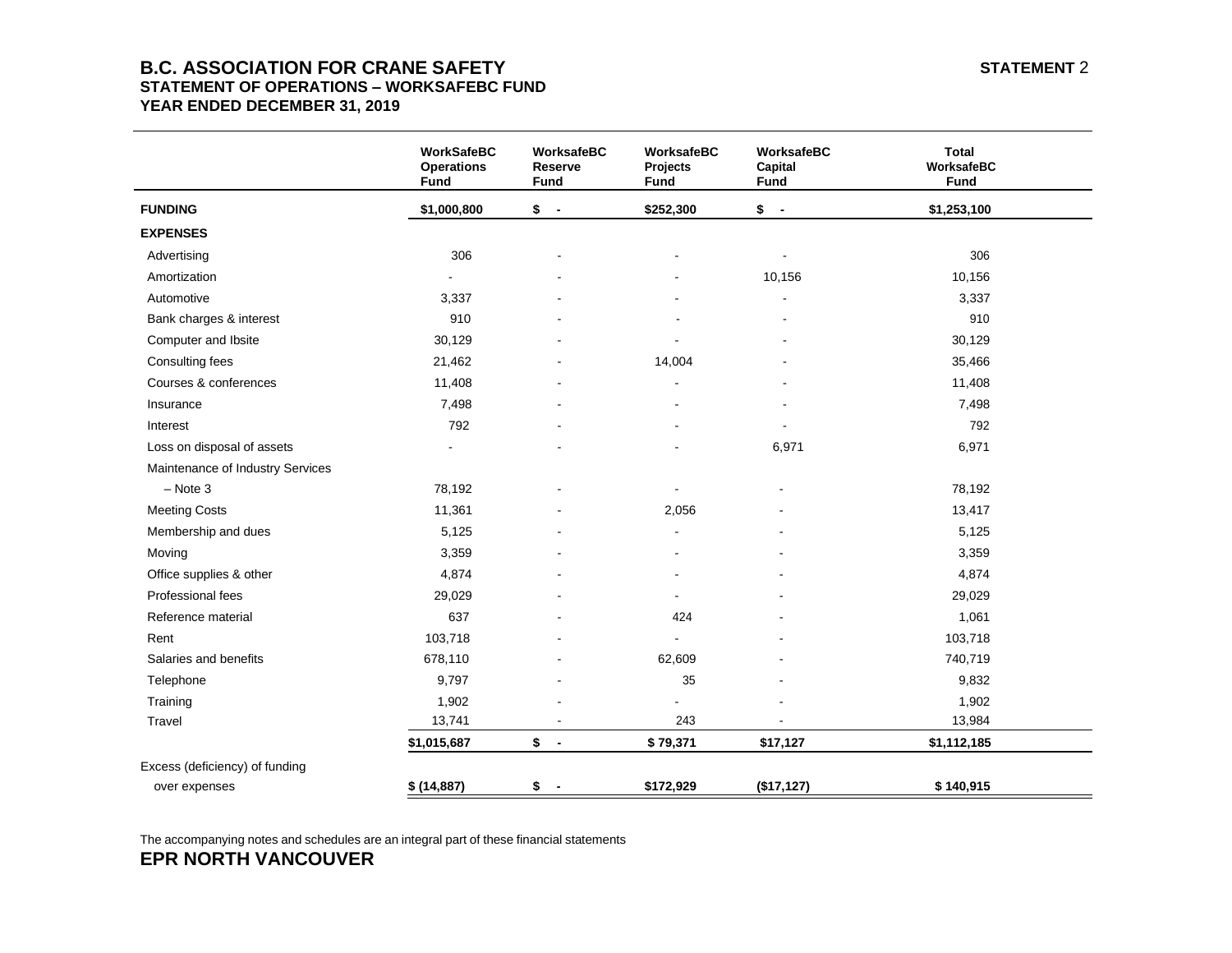## **B.C. ASSOCIATION FOR CRANE SAFETY STATEMENT 2 STATEMENT OF CHANGES IN NET ASSETS YEAR ENDED DECEMBER 31, 2019**

|                                                                 | <b>ESDC</b><br><b>Fund</b> | <b>ITA Industry</b><br><b>Training</b><br>Authority<br>Fund | <b>BC Ministry</b><br>of Jobs<br><b>Fund</b> | Yukon<br><b>WCHSB</b><br><b>Fund</b> | <b>Total</b><br>WorksafeBC<br><b>Fund</b> | <b>TOTAL</b><br>2019 | <b>TOTAL</b><br>2018 |
|-----------------------------------------------------------------|----------------------------|-------------------------------------------------------------|----------------------------------------------|--------------------------------------|-------------------------------------------|----------------------|----------------------|
| Net assets, beginning of year<br>Excess (deficiency) of funding | \$34,061                   | \$24,194                                                    | \$5,483                                      | \$1,314                              | \$207,644                                 | \$272,696            | \$189,869            |
| over expenses                                                   | 43,164                     | 6,680                                                       | 5                                            | $\sim$                               | 140.915                                   | 190,764              | 82,827               |
| Net assets, end of year                                         | \$77,225                   | \$30,874                                                    | \$5,488                                      | \$1,314                              | \$348,559                                 | \$463,460            | \$272,696            |

The accompanying notes and schedules are an integral part of these financial statements **EPR NORTH VANCOUVER**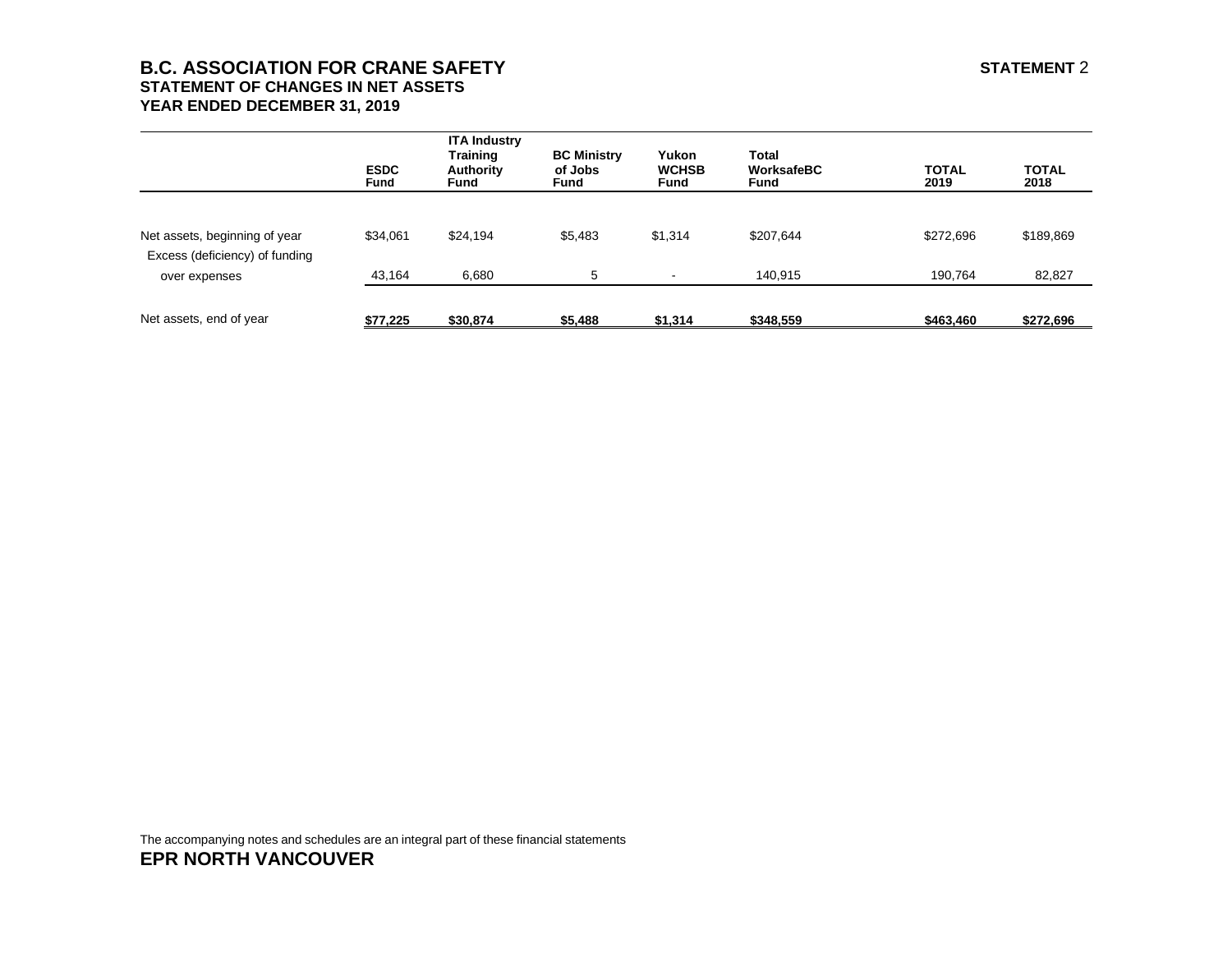## **B.C. ASSOCIATION FOR CRANE SAFETY STATEMENT 4 STATEMENT OF CHANGES IN NET ASSETS – WORKSAFEBC FUND YEAR ENDED DECEMBER 31, 2019**

|                                     | WorkSafeBC<br><b>Operations</b><br>Fund | WorksafeBC<br>Reserve<br>Fund | WorksafeBC<br><b>Projects</b><br>Fund | WorksafeBC<br>Capital<br>Fund | <b>Total</b><br>WorksafeBC<br>Fund |
|-------------------------------------|-----------------------------------------|-------------------------------|---------------------------------------|-------------------------------|------------------------------------|
|                                     |                                         |                               |                                       |                               |                                    |
| Net assets, beginning of year       | \$<br>$\sim$                            | \$185,923                     | \$<br>$\sim$ $-$                      | \$21,721                      | \$207,644                          |
| Excess (deficiency) of funding over |                                         |                               |                                       |                               |                                    |
| expenses                            | (14, 887)                               | $\sim$                        | 172,929                               | (17, 127)                     | 140,915                            |
| Interfund transfers                 | $\overline{\phantom{a}}$                | $\overline{\phantom{a}}$      | $\blacksquare$                        |                               | $\overline{\phantom{0}}$           |
| <b>Purchase of Capital Assets</b>   | (49, 439)                               |                               | $\overline{\phantom{a}}$              | 49,439                        |                                    |
| Bridge financing from (to)          |                                         |                               |                                       |                               |                                    |
| Reserve Fund - Note 7               | 64,326                                  | 108,603                       | (172, 929)                            |                               | $\blacksquare$                     |
|                                     |                                         |                               |                                       |                               |                                    |
| Net assets, end of year             |                                         | \$294,526                     |                                       | \$54,033                      | \$348,559                          |

The accompanying notes and schedules are an integral part of these financial statement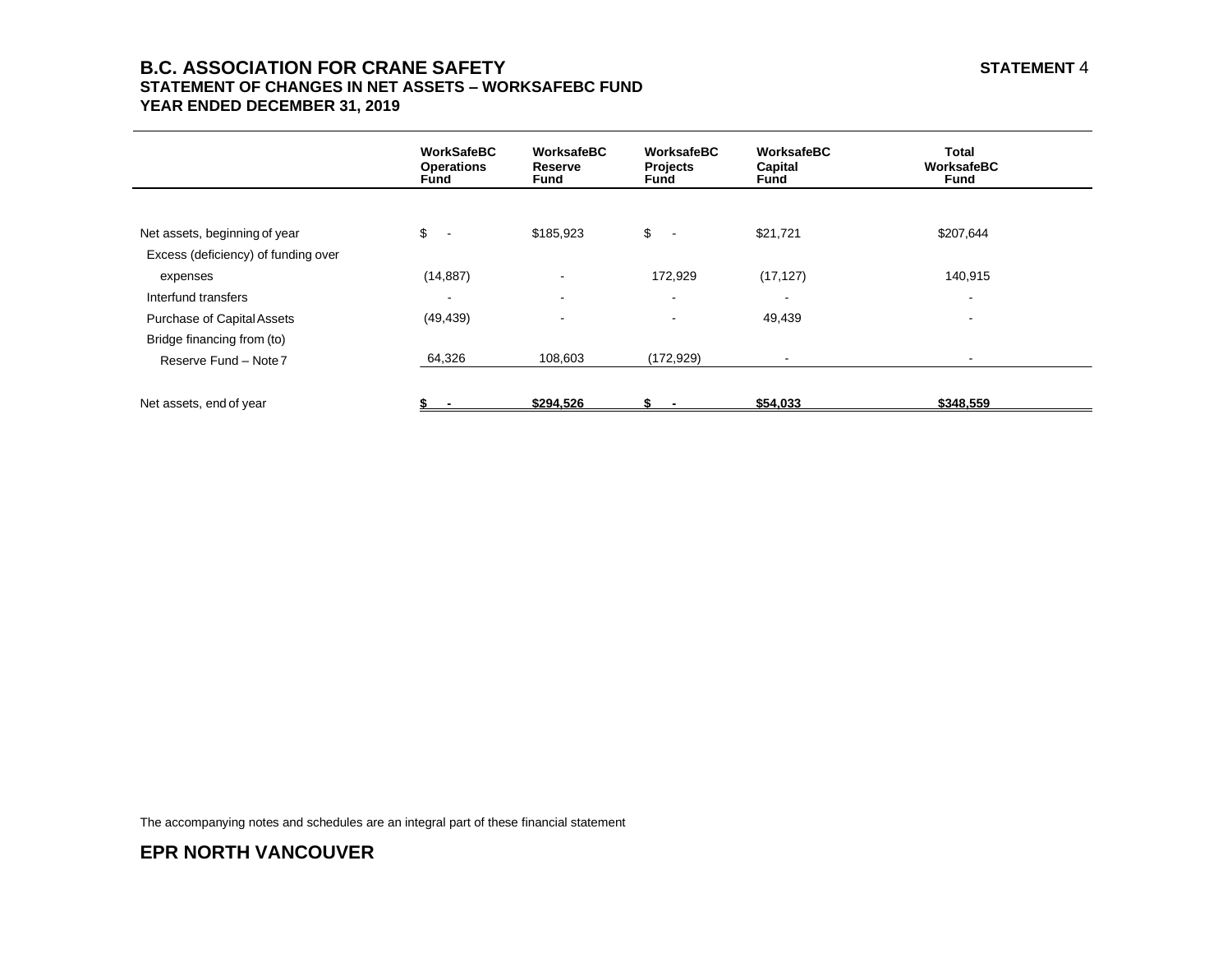## **B.C. ASSOCIATION FOR CRANE SAFETY** STATEMENT 5 **STATEMENT OF CASH FLOWS YEAR ENDED DECEMBER 31, 2019**

|                                              | 2019      | 2018      |
|----------------------------------------------|-----------|-----------|
| <b>OPERATING ACTIVITIES</b>                  |           |           |
| Excess of funding over expenses for the year | \$190,764 | \$82,827  |
| Items not involving cash                     |           |           |
| Amortization                                 | 10,156    | 6,092     |
| Loss on disposal of assets                   | 6,971     | 2,343     |
|                                              | 207,891   | 91,262    |
| Changes in working capital accounts          |           |           |
| Accounts receivable                          | (2,804)   | 4,441     |
| Prepaid expenses                             | (34, 553) | (76)      |
| Accounts payable and accrued liabilities     | 62,074    | (15,681)  |
| Deferred revenue                             | (91, 014) | (33,521)  |
|                                              | 141,594   | (44, 837) |
| <b>INVESTING ACTIVITIES</b>                  |           |           |
| Purchase of capital assets                   | (49, 439) | (7, 792)  |
| <b>FINANCING ACTIVITIES</b>                  |           |           |
| Equipment loan                               | 11,323    |           |
| Increase (decrease) in cash                  | 103,479   | 38,633    |
| Cash, beginning of year                      | 344,099   | 305,466   |
| Cash, end of year                            | \$447,578 | \$344,099 |

The accompanying notes and schedules are an integral part of these financial statements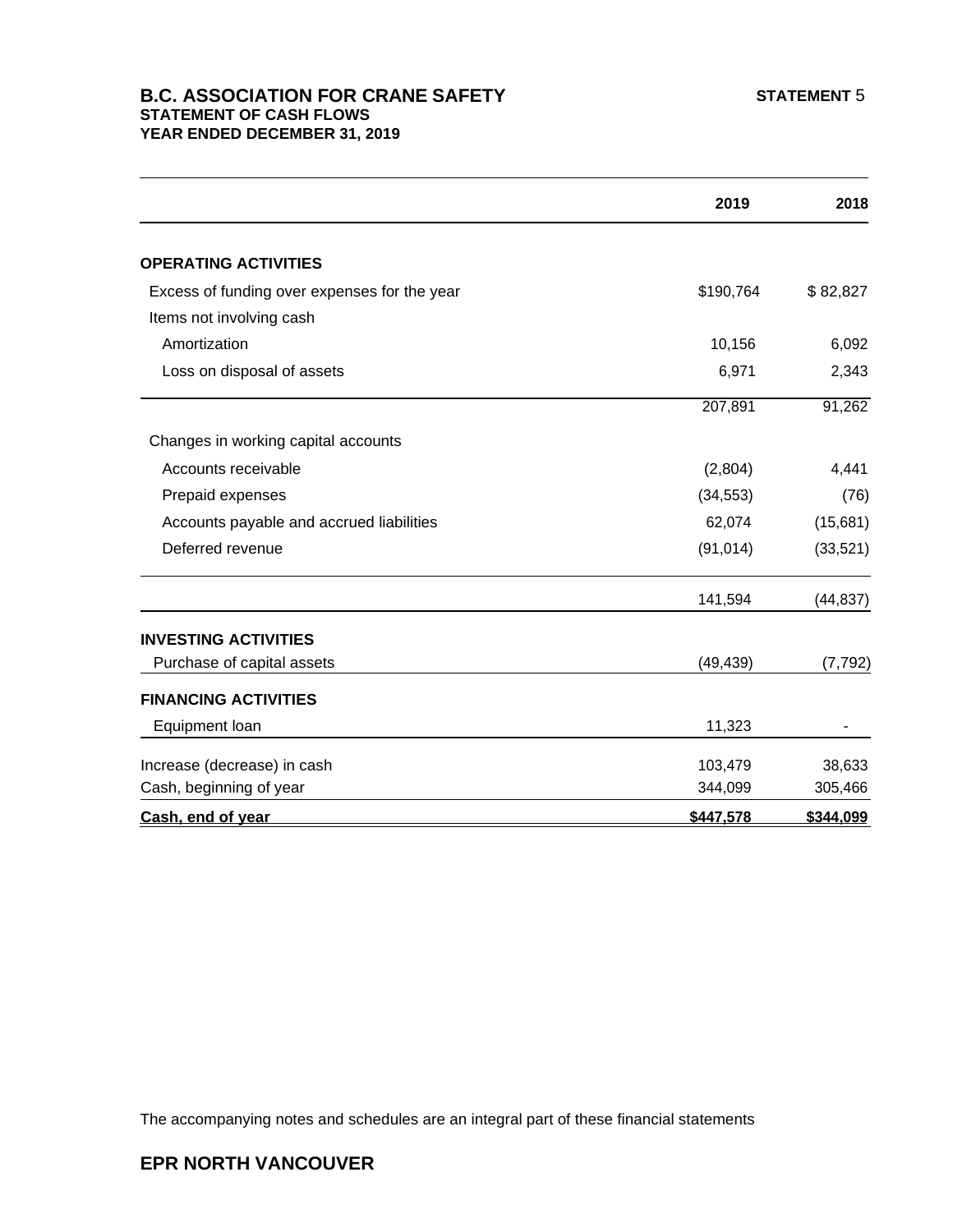## **B.C. ASSOCIATION FOR CRANE SAFETY** STATEMENT 5 **STATEMENT OF FINANCIAL POSITION YEAR ENDED DECEMBER 31, 2019**

|                                                            | 2019      | 2018      |
|------------------------------------------------------------|-----------|-----------|
| <b>ASSETS</b>                                              |           |           |
| <b>Current Assets</b>                                      |           |           |
| Cash                                                       | \$447,578 | \$344,099 |
| Accounts receivable                                        | 2,711     | 500       |
| GST rebate receivable                                      | 5,072     | 4,479     |
| Prepaid expenses                                           | 20,976    | 7,575     |
| Security deposit                                           | 24,984    | 3,832     |
|                                                            | 501,321   | 360,485   |
| Tangible capital assets under capital lease - Note 4       |           |           |
| Tangible capital assets - Note 5                           | 54,033    | 21,721    |
|                                                            | \$555,354 | \$382,206 |
| <b>LIABILITIES</b><br><b>Current Liabilities</b>           |           |           |
| Accounts payable and accrued liabilities                   | \$80,571  | \$18,497  |
| Deferred revenue                                           |           |           |
| Current portion of obligation under capital lease - Note 6 | 1,649     | 91,014    |
|                                                            | 82,220    | 109,511   |
| <b>Long Term Liabilities</b>                               |           |           |
| Obligation under capital lease - Note 6                    | 9,674     |           |
|                                                            |           |           |
| <b>NET ASSETS</b>                                          |           |           |
| Net assets                                                 | 463,460   | 272,695   |

**Commitment** – Note 10

Approved by the Directors:

| $\frac{1}{2}$ |                 |              |          |
|---------------|-----------------|--------------|----------|
|               | <b>Director</b> |              | Director |
| May 21, 2020  | Date            | May 21, 2020 | Date     |

The accompanying notes and schedules are an integral part of these financial statements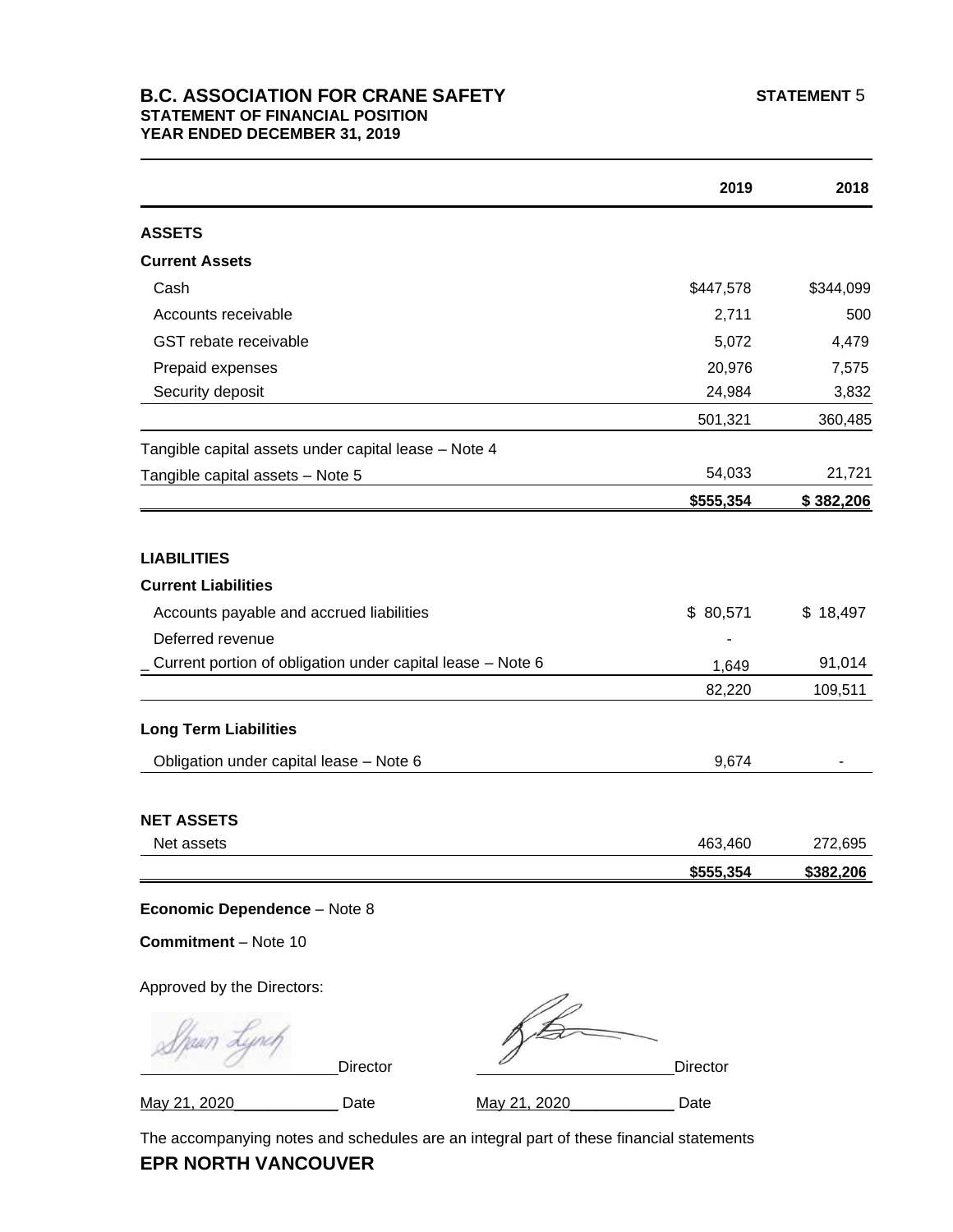#### **1. PURPOSE OF THE ASSOCIATION**

The B.C. Association for Crane Safety (the "Association") is incorporated under the Societies Act of British Columbia.

The Association provides leadership for health and safety development within the crane and hoisting industry. They serve all industry stakeholders as a forum for effectively addressing common safety issues and as an industry advisory body regarding standards, regulations, and qualifications. The purpose is to support and maintain a comprehensive, inclusive credentialing regime to support the goal of accident free crane operations throughout British Columbia.

### **2. SIGNIFICANT ACCOUNTING POLICIES**

The financial statements have been prepared in accordance with Canadian accounting standards for not-for-profit organizations as issued by the Accounting Standards Board in Canada and include the following significant accounting policies:

#### **Revenue Recognition**

The Association follows the deferral method of accounting for contributions; restricted contributions, including provincial funding, and are deferred and matched with related expenses as incurred.

Unrestricted revenue, including administrative recoveries, are recognized as revenue when received or receivable, if the amount can be reasonably estimated and collection is reasonably assured.

#### **Fund Accounting**

In order to ensure observance of limitations and restrictions placed on the use of resources available to the Association, the accounts are maintained on a fund accounting basis. Accordingly, resources are classified for accounting and reporting purposes into funds. These funds are held in accordance with the objectives specified by the contributors or in accordance with the directives issued by the Board of Directors.

#### *The ESDC Fund (Employment and Social Development Canada)*

This fund is used to account all revenues and expenditures related to the Canada/European Union Crane Operator Credential MRA Project.

#### *ITA Industry Training Authority Fund*

The Industry Training Authority Fund is used to account for all revenue and expenditures related to apprenticeship standards, certification and exams, for Crane Operators in British Columbia.

#### *BC Ministry of Jobs*

The BC Ministry of Jobs Fund is used to account for all revenue and expenditures related to the development of crane operative jobs in British Columbia. This project was completed in 2019.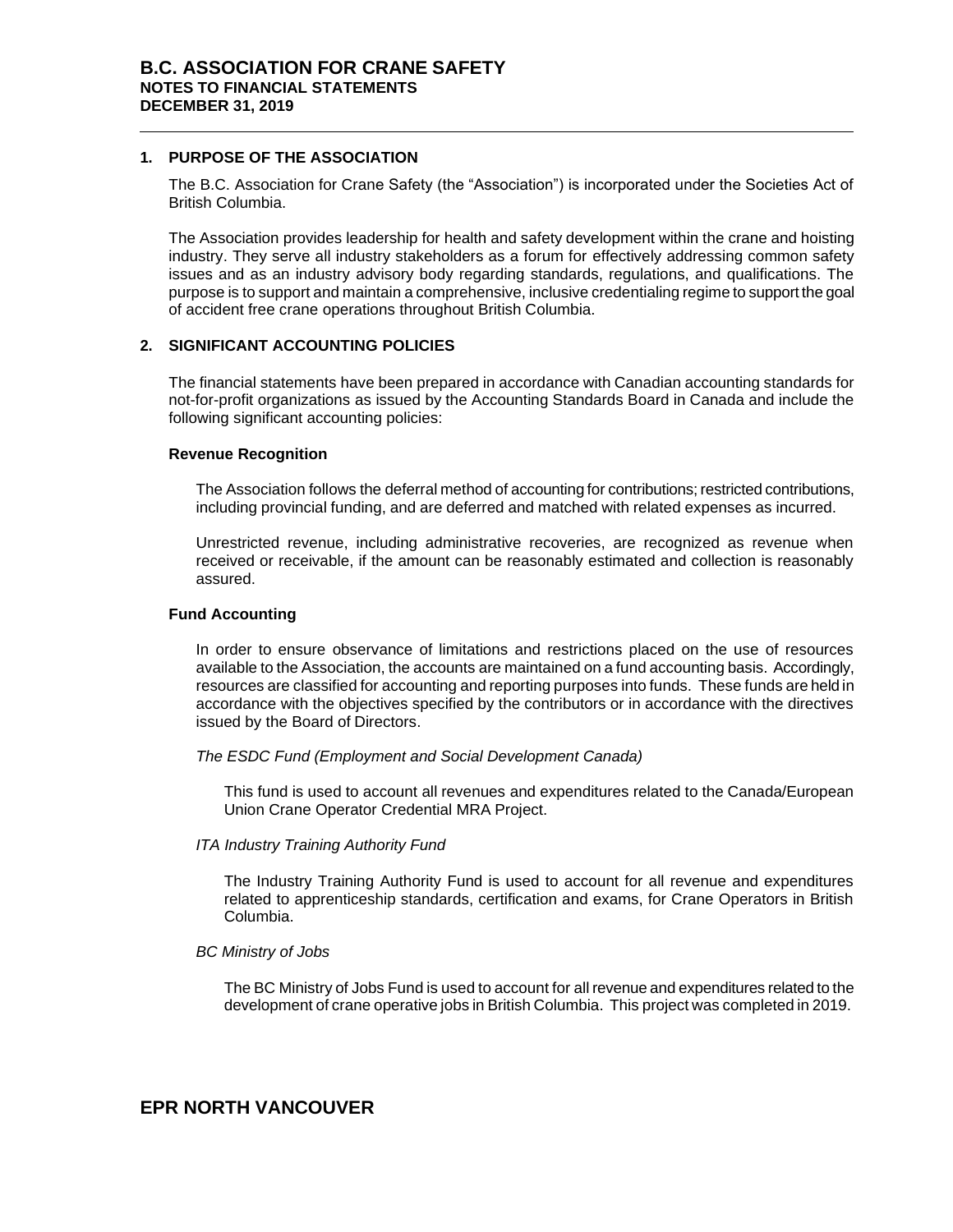#### **2. SIGNIFICANT ACCOUNTING POLICIES** - continued

#### *The Yukon Workers' Compensation Health & Safety Board Fund*

This fund is used to account for all revenue and expenditures related to services provided for crane operator certification, information, support and record system for Yukon Territory. This project was completed in 2019

#### *WorkSafeBC Operations Fund*

The WorksafeBC Operations Fund is used to account for all revenue and expenditures related to general and ancillary operations of the Association and Maintenance of Industry Services function.

#### *WorkSafeBC Projects Fund*

The WorkSafeBC Projects Fund is used to account for all revenue and expenditures related to non-administrative operations of the Association.

#### *The WorkSafeBC Reserve Fund*

The WorksafeBC Reserve Fund may be used as an alternative funding smyce for unforeseen, time sensitive and unbudgeted initiatives that will result in a deficit at the end of the year. It may also be used as a bridge financing until the next funding payment is received from WorkSafeBC. The WorkSafeBC Reserve Fund consists of a maximum of up to 3 months of the annual WorkSafeBC's funding amount.

#### *The WorkSafeBC Capital Fund*

The WorkSafeBC Capital Fund is used to account for all capital assets of the organization and to present the flow of funds related to their acquisition and disposal, unexpended capital resources.

#### **Equipment Under Capital Lease**

Equipment under capital lease is recorded at cost and is amortised over the lease term of 60 months.

#### **Tangible Capital Assets**

Tangible capital assets are recorded at cost. Amortization is provided using the declining balance method at rates intended to amortize the cost of assets over their estimated useful lives.

| Computer equipment      | 30%        |
|-------------------------|------------|
| Furniture and equipment | <b>20%</b> |

#### **Measurement Uncertainty** (use of estimates)

The preparation of financial statements in conformity with Canadian accounting standards for notfor-profit organizations requires management to make estimates and assumptions that affect the reported amounts of assets and liabilities and disclosure of contingent assets and liabilities at the date of the financial statements, and the reported amounts of revenues and expenses during the reporting period.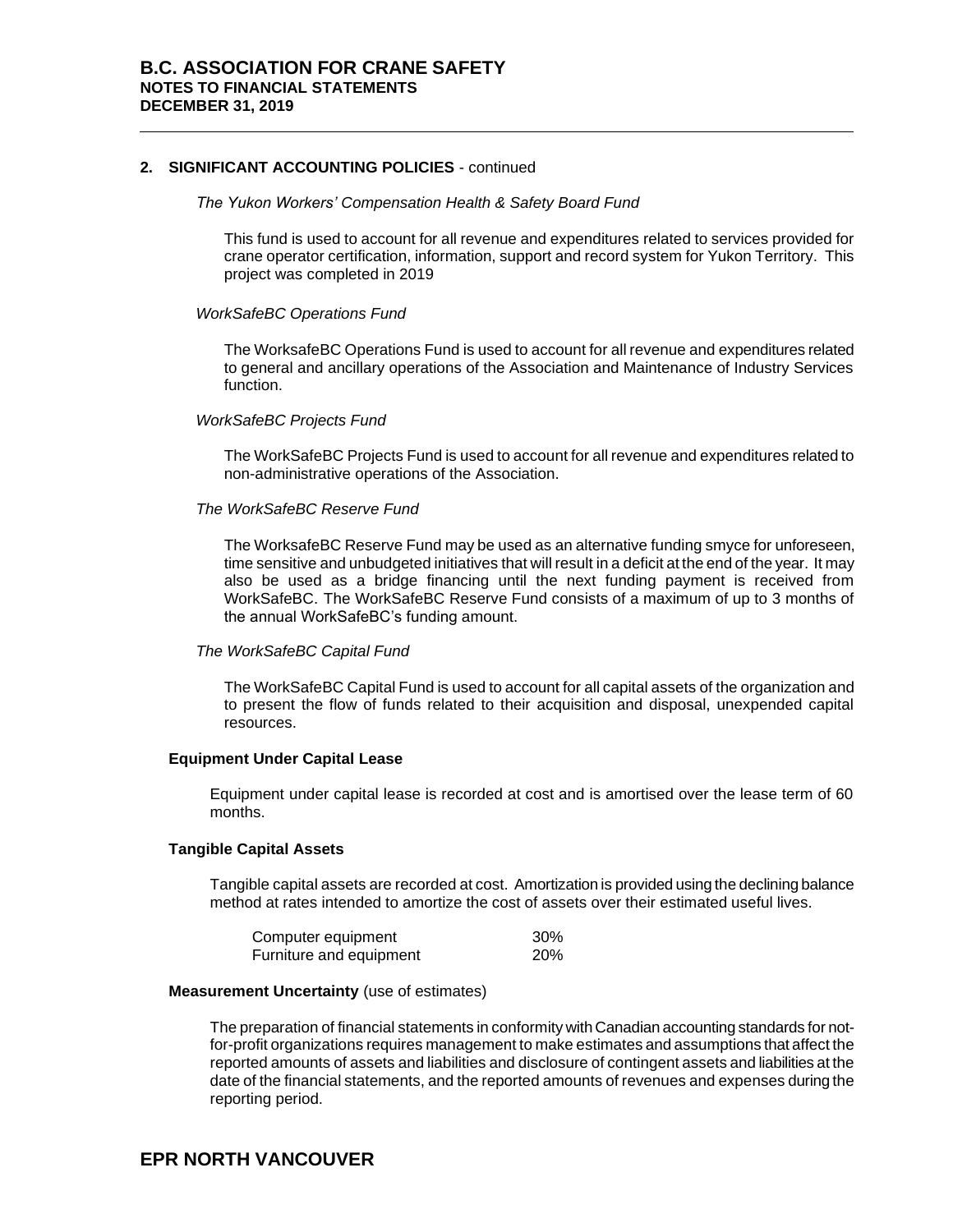#### **2. SIGNIFICANT ACCOUNTING POLICIES** - continued

#### **Measurement Uncertainty** (use of estimates) - continued

Amortization is based on the estimated useful lives of capital assets. Accounts receivable are stated after evaluations as to their collectability and an appropriate allowance for doubtful accounts is provided where considered necessary.

These estimates and assumptions are reviewed periodically and, as adjustments become necessary, they are reported in excess of revenues and expenses in the periods in which they become known.

#### **Financial Instrument**

The Association recognized its financial instruments when the Association becomes party to the contractual provisions of the financial instrument. All financial instruments are initially recorded at their fair value.

At initial recognition, the Association may irrevocably elect to subsequently measure any financial instrument at fair value. The Association has not made such an election during the year. The Association subsequently measures financial assets and liabilities at amortized cost.

Transaction costs and financing fees directly attributable to the origination, acquisition, issuance or assumption of financial instruments subsequently measured at fair value are immediately recognized in the excess (deficiency) of revenues over expenses for the current period. Conversely, transaction costs and financing fees are added to the carrying amount for those financial instruments subsequently measured at amortized cost or cost.

#### **Long-lived Assets**

Long-lived assets consist of computer equipment and furniture and equipment. Long-lived assets held for use are measured and amortized as described in the applicable accounting policies.

The Association performs impairment testing on long-lived assets held for use whenever events or changes in circumstances indicate that the carrying amount of an assets, or group of assets, may not be recoverable. Impairment is measured as the amount by which the asset's carrying value exceeds its fair value. Prices for similar items are used to measure fair value of long-lived assets. Any impairment is included in the net loss for the year.

#### **3. MAINTENANCE OF INDUSTRY SERVICES**

Maintenance of Industry Services are expenditures to support, expand and maintain industry established services and products relevant and in tune with industry expressed and demonstrated needs. In contrast, Project Costs are related to new or in-progress services and products.

#### **4. TANGIBLE CAPITAL ASSETS UNDER CAPITALLEASE**

|           |          |              | 2019       | 2018       |
|-----------|----------|--------------|------------|------------|
|           |          | Accumulated  |            |            |
|           | Cost     | Amortization | <b>Net</b> | <b>Net</b> |
| Equipment | \$13,189 | \$1,319      | \$11,870   | ٠          |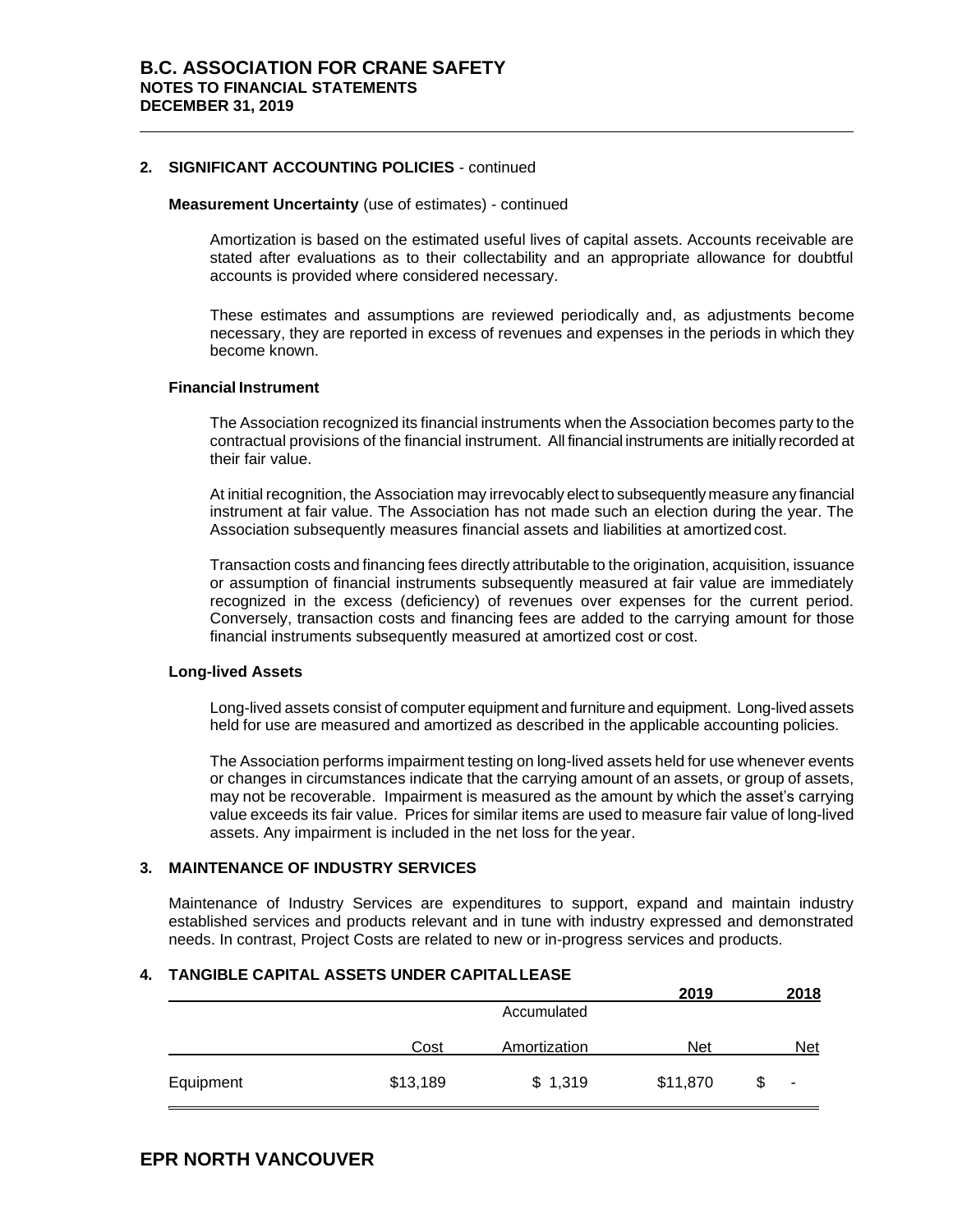#### **5. TANGIBLE CAPITAL ASSETS**

|                         |          |                 | 2019     | 2018          |
|-------------------------|----------|-----------------|----------|---------------|
|                         |          | Accumulated     |          |               |
|                         | Cost     | Amortization    | Net      | <b>Net</b>    |
| Computer equipment      | \$29,981 | \$8,211         | \$21,770 | \$10,728      |
| Furniture and equipment | 29,440   | 9.047           | 20,393   | 10,993<br>S.  |
|                         | \$59,421 | <u>\$17,258</u> | \$42,163 | <u>21,721</u> |

### **6. OBLIGATION UNDER CAPITAL LEASE**

In 2019, the Association entered into an agreement with Xerox Canada Ltd. for the lease of an office copier.

|                                                                                                                                                                               | 2019    | 2018 |
|-------------------------------------------------------------------------------------------------------------------------------------------------------------------------------|---------|------|
| \$13,189 lease obligation payable to Xerox Canada Ltd., bearing<br>an interest rate of 10.650% per annum repayable in quarterly<br>payments of \$764.21 due on April 30, 2024 | 11,323  |      |
| Less: current portion of obligation                                                                                                                                           | (1,649) |      |
| Lease obligation                                                                                                                                                              | \$9,674 |      |

For the year ended December 31, 2019, the Association incurred interest of \$644 in connection with the lease obligation.

Principal repayments to be made during the next years, at which time the lease obligation will be fully repaid.

| 2020 | \$1,649 |
|------|---------|
| 2021 | \$2,410 |
| 2022 | \$2.679 |
| 2023 | \$2.975 |
| 2024 | \$1,609 |

#### **7. WORKSAFEBC RESERVE FUND**

According to the agreement with WorkSafeBC, any surplus funds paid by WorkSafeBC shall either be deducted from the subsequent year's funding, returned to WorkSafeBC or retained in a reserve fund to a maximum of up to 3 months of the annual WorkSafeBC's funding amount. WorkSafeBC has historically reduced any surplus amounts by deducting them from the subsequent years' funding.

This year the Association has recorded a surplus of funding as a result of an adjustment of \$17,127 in the WorkSafeBC Capital Fund to clear out the net deficiency in that fund, a \$49,439 adjustment in the WorkSafeBC Capital Fund for capital purchases. When these adjustments are added to the net income of the fund of \$158,042 the net surplus of funding in the WorkSafeBC Operations Fund is \$108,603. Management has authorized the transfer to the Reserve Fund.